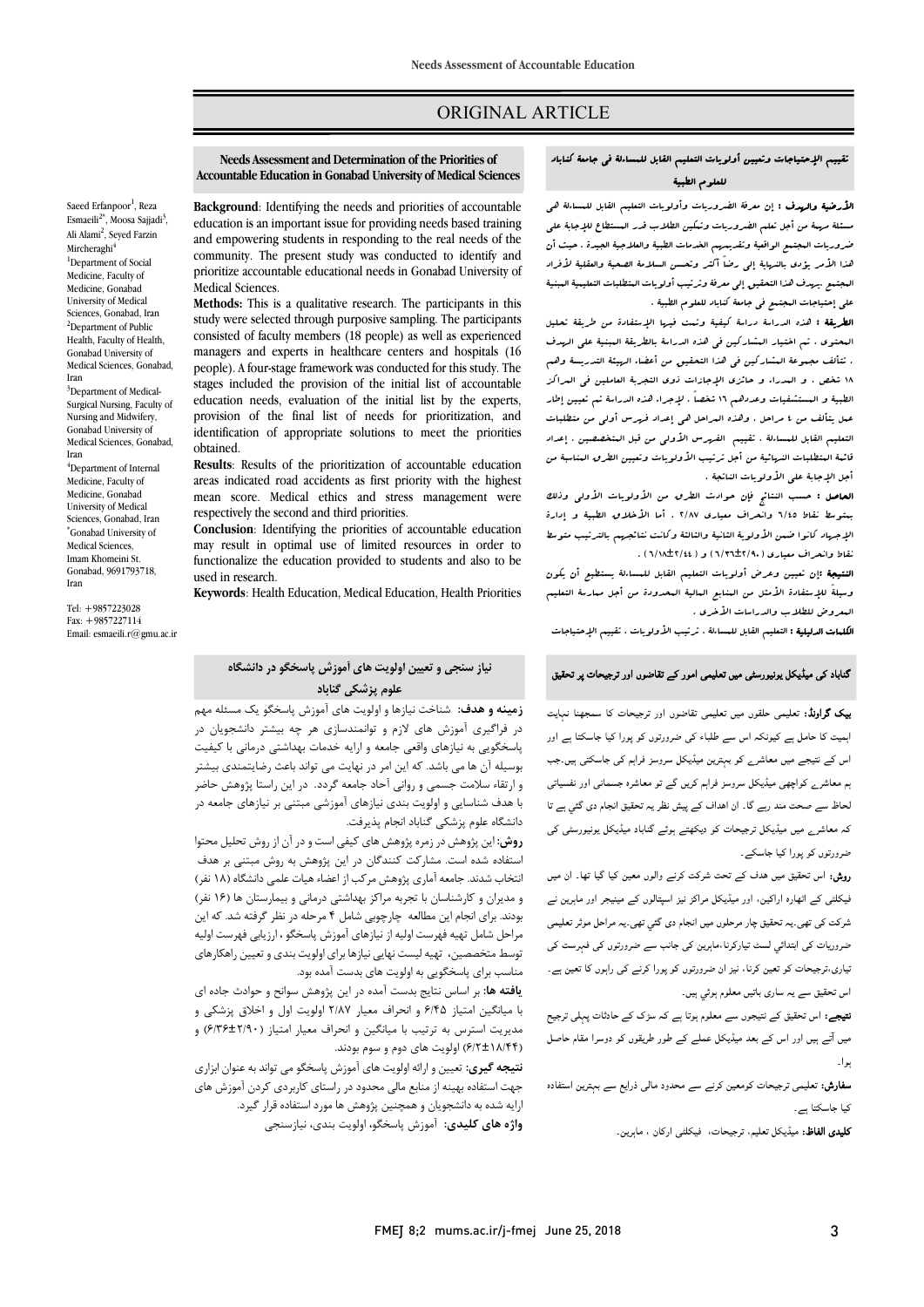#### **INTRODUCTION**

 Universities were developed with the philosophy of meeting the needs and expectations of communities. In other words, accountability has been an integral part of the philosophy of never be neglected (1). Medical science universities are no exception and are committed to directing education and research, and providing services to meet the needs and expectations of societies (2). Over the past few decades, of diseases (increased prevalence of non-communicable diseases and reduced contagious diseases), appearance of new diseases, changes in the health concept (from therapy- centered to health-centered), and increased costs of health system not to respond adequately to the people's health priorities, and sometimes not to function as properly educational centers since the formation of them, and this can factors such as lifestyle changes, epidemiological transition diagnostic and therapeutic procedures have caused the as it should, even in emergency situations (3).

Incretore, the need for a serious review of medical education<br>programs has been widely focused throughout the world so that these programs may be adapted to the above-mentioned changes. In these revisions, which are being investigated and implemented in both developed and developing societies, a new concept has been introduced, namely Socially Therefore, the need for a serious review of medical education Accountable Medical Schools (4).

The concept of social accountability, as defined by the World Health Organization, is the obligation to direct the education, research and medical services towards addressing the world, based on the values of quality, equity and cost effectiveness. Schools of medical sciences play a major role in fulfilling this commitment by educating human resources, and this quality has to be observed in all various aspects of revising and modifying curricula has been delegated to universities, it seems necessary to seize the opportunity to create more interactions between universities and communities. In line with the social role of higher education, implementation of desirable curricula should be adopted through the cooperation of all beneficiaries (3). In other words, medical education has to respond to the needs of the priorities of health needs of communities, regions and education (5). Since a great deal of authority in terms of appropriate strategies for improving the design and communities (5).

communiues (ɔ).<br>Currently, medical education system has been designed to carry out three missions: education, research and health services. Hence, universities must educate students who can use their knowledge, skills and preparedness to provide social services and fulfil the expectations of local and national  $\sim$  priorities of accountable education will increase the quality and quantity of medical education, enable the students to respond to real needs of the community and provide enective fiearth services (7). This will utilitately fead to<br>satisfaction and improved physical and mental health of different community groups. Thus, the Iranian Ministry of Health and Medical Education has considered the current status of the country in terms of the burden of diseases, population pyramid changes, and cultural and social issues, communities (6). In this regard, identifying the needs and effective health services (7). This will ultimately lead to

 education. It has provided the universities and related institutions with a clear path by developing packages of evolution and innovation in medical education, one of the main policies and goals of which is the institutionalization of Hence, the Education Deputy of Gonabad University of Medical Sciences, in cooperation with the Education Development Center (EDC), committed to assess the needs and priorities of accountable education, and considered the gaps in this area by cooperating with other university deputies, managers and instructors in educational departments, experienced managers and experts in health centers and hospitals. Therefore, the present study was the aim of identifying and prioritizing accountable and has emphasized the need for evolution in medical accountable education approach in the health system. development of programs aimed at fill possible educational conducted in Gonabad University of Medical Sciences with educational.

#### **METHODS**

 This is a qualitative study. After receiving the code of ethics for conducting this research, (IR.GMU.REC.1395.100), issued by the Ethics Committee of Gonabad University of Medical Sciences, the participants were selected through purposive sampling. Turposive sampling, which is also<br>known as non-probability, targeted or qualitative sampling, means purposive selection of the research units for gaining knowledge or information. This type of sampling involves the selection of the units under study based on the research purposive sampling. Purposive sampling, which is also objective and not only on a random basis (8).

 The participants consisted of faculty members (18 people) and experienced managers and experts in health centers and hospitals (16 people) who had a bachelor's or higher degree and had at least one year of work experience and were also merected in paradepaing in the recent in the paradepairs<br>were explained that the information would be confidential and the results would be announced generally and without interested in participating in the research. The participants mentioning their names.

 accountable education needs. This stage was carried out as follows: 1) a review of past studies as well as an investigation of high-level documents and guidelines of the Ministry of Health; 2) interviews with managers and experts in structured interviews. The interviews started with the general question of "What do you think of accountable education and the education based on community needs?" and continued with more specific questions such as "What needed, probing questions were used to clarify and ensure that the interviewees properly understood every question during the interviews. At the end of the interviews, qualitative content analysis was used with a summarization approach. which is the analysis of the content concealed in the words. In this type of analysis, the focus is on the discovery of fundamental meanings of a term or its contents (9); and 3) using a survey form for the faculty members (18 people), consisting of two sections: demographic characteristics and The first stage included the provision of the initial list of healthcare centers and hospitals (16 people) as semiare the examples of accountable education?" Wherever This kind of content analysis could also go beyond counting,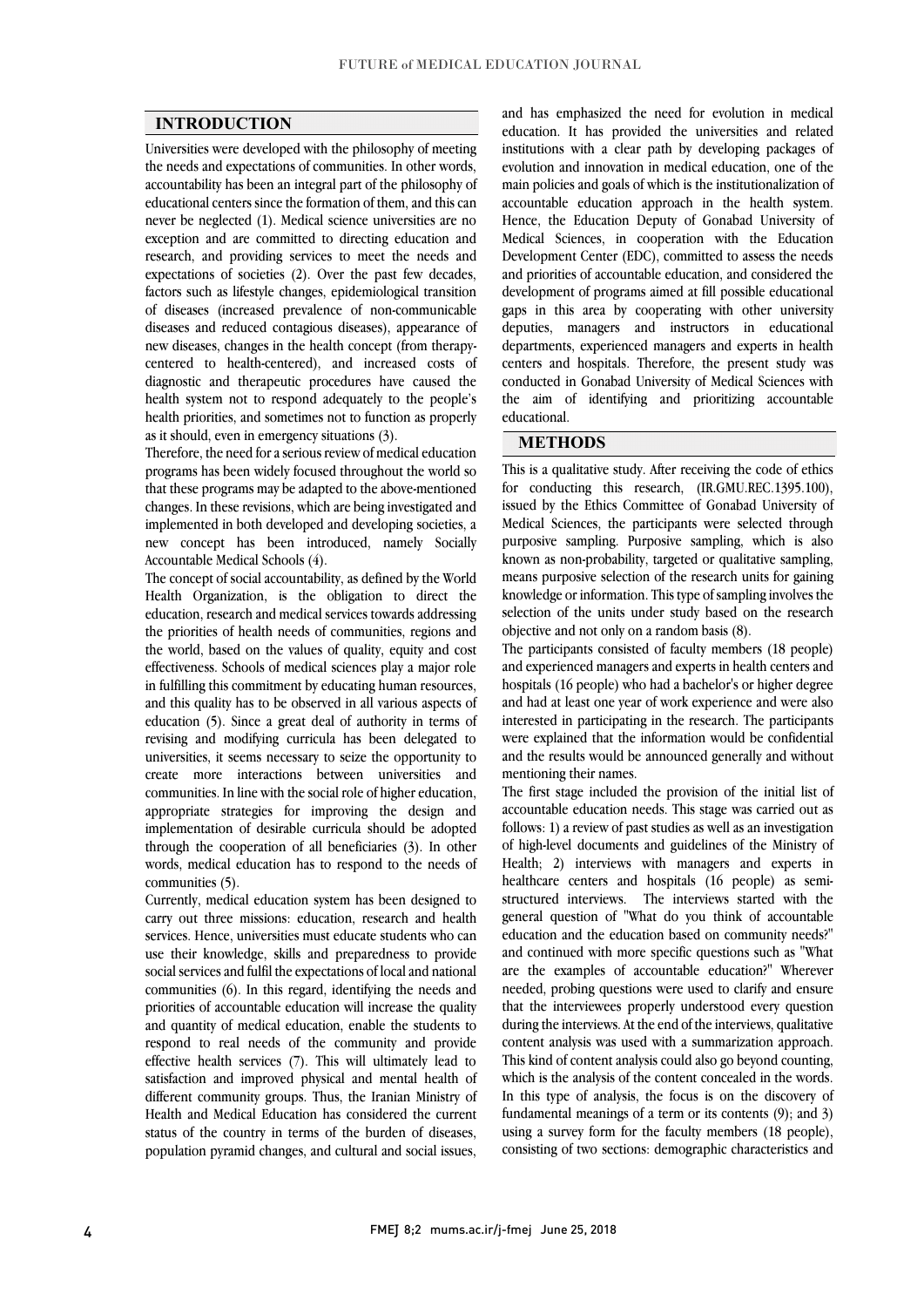members about accountable education needs they meant. The activities done in the second stage included the formation of expert groups. At this stage, the initial list of the accountable education needs prepared in the previous stage was reviewed and coded in two sessions by the research team<br>in the focus groups of experts, according to non-iteration and applicability criteria. The coding was done through the open coding method; i.e. all the educational titles were listed occupational records, and the opinions of the faculty was reviewed and coded in two sessions by the research team without prioritization.

without prioritization.<br>In the third stage, the list obtained from the previous stage m the time stage, the list obtained from the previous stage<br>was provided to the educational departments of the universities to be scored. For this purpose, the scoring criteria were first determined. The criteria included compliance with the needs of the region, the chance of improving the quantity and quality of accountable education. At this stage, the ranking system was used for prioritization. It means that, 36 needs of the accountable education were inserted in each survey form, and the educational<br>departments were asked to give a score of 1 to 9 on each item in accordance to the three criteria listed. The priorities were then determined based on the mean scores obtained from all the educational departments. The highest and lowest priorities were respectively given to the items with the success for implementation, and the effectiveness in inserted in each survey form, and the educational

 educational departments were asked to state their proposed strategies for achieving the educational goals associated with each of the priorities. The strategies proposed by the educational departments were investigated at the EDC facilities and status of Gonabad University of Medical Sciences. This way, the priorities of accountable education and their operational strategies were determined by the the experienced managers and experts in the health centers highest and lowest scores. In the fourth and last stage, the through the formation of specialized groups in order to achieve the established priorities based on the existing faculty members of the educational departments as well as and hospitals of Gonabad University of Medical Sciences.

#### **RESULTS**

 In the first stage including the review of literature as well as a review of high-level documents and guidelines of the Ministry of Health, and the interviews with the experts and faculty members, and also completing the survey forms, 60 second stage, the initial list of accountable education needs was investigated in two sessions through the formation of focus expert groups for eliminating repetitive items and examining their applicability. After eliminating repetitive items and those that the experts believed were not areas were identified as Accountable Education Needs. In the

ֺ

|            | Table 1. List of accountable education needs                                                                              |            |                                                                                    |
|------------|---------------------------------------------------------------------------------------------------------------------------|------------|------------------------------------------------------------------------------------|
| <b>Row</b> | <b>Accountable Education Need</b>                                                                                         | <b>Row</b> | <b>Accountable Education Need</b>                                                  |
| 1          | <b>Medical Ethics</b>                                                                                                     | 19         | Infertility                                                                        |
| 2          | blood transfusion                                                                                                         | 20         | Abortion                                                                           |
| 3          | Aging, diseases and care provision                                                                                        | 21         | AIDS and sexually transmitted diseases                                             |
| 4          | Addiction and its treatment                                                                                               | 22         | Oral hygiene (with emphasis on children at pre-school<br>age)                      |
| 5          | Air pollution and diseases caused by it                                                                                   | 23         | Healthy nutrition of the middle aged                                               |
| 6          | <b>Burns</b>                                                                                                              | 24         | Healthy Nutrition and Physical Activities of the Elderly                           |
| 7          | Correct and reasonable prescription                                                                                       | 25         | Considering education in the field with an emphasis on<br>PHC                      |
| 8          | Distance medical education                                                                                                | 26         | Road traffic accidents                                                             |
| 9          | Medical errors and drug interactions                                                                                      | 27         | Life skills, parenting and marriage (treating a spouse)                            |
| 10         | Natural childbirth                                                                                                        | 28         | Common psychiatric disorders (anxiety and depression)                              |
| 11         | How to treat and behave the patients with special<br>diseases (cancers, etc.)                                             | 29         | population Proportion                                                              |
| 12         | Preventing and screening diseases and teaching related<br>concepts to the community                                       | 30         | Iron deficiency anemia                                                             |
| 13         | Self-care and educating it to the community                                                                               | 31         | Mental health of students                                                          |
| 14         | Establishing appropriate relationships and providing<br>services to the patients with different cultures and<br>religions | 32         | Professional Behavior                                                              |
| 15         | stress management                                                                                                         | 33         | Updating toxins and disinfectants                                                  |
| 16         | Complementary and Alternative Medicine (advantages,<br>disadvantages, misconceptions and non-scientific<br>beliefs)       | 34         | Ergonomics                                                                         |
| 17         | non-communicable diseases                                                                                                 | 35         | Chemical and physical hazards at the work environment<br>(measurement and control) |
| 18         | Common diseases and disasters in the region<br>(brucellosis, tuberculosis, poisoning, bites)                              | 36         | Teaching students on application indicators in the field of<br>healthcare          |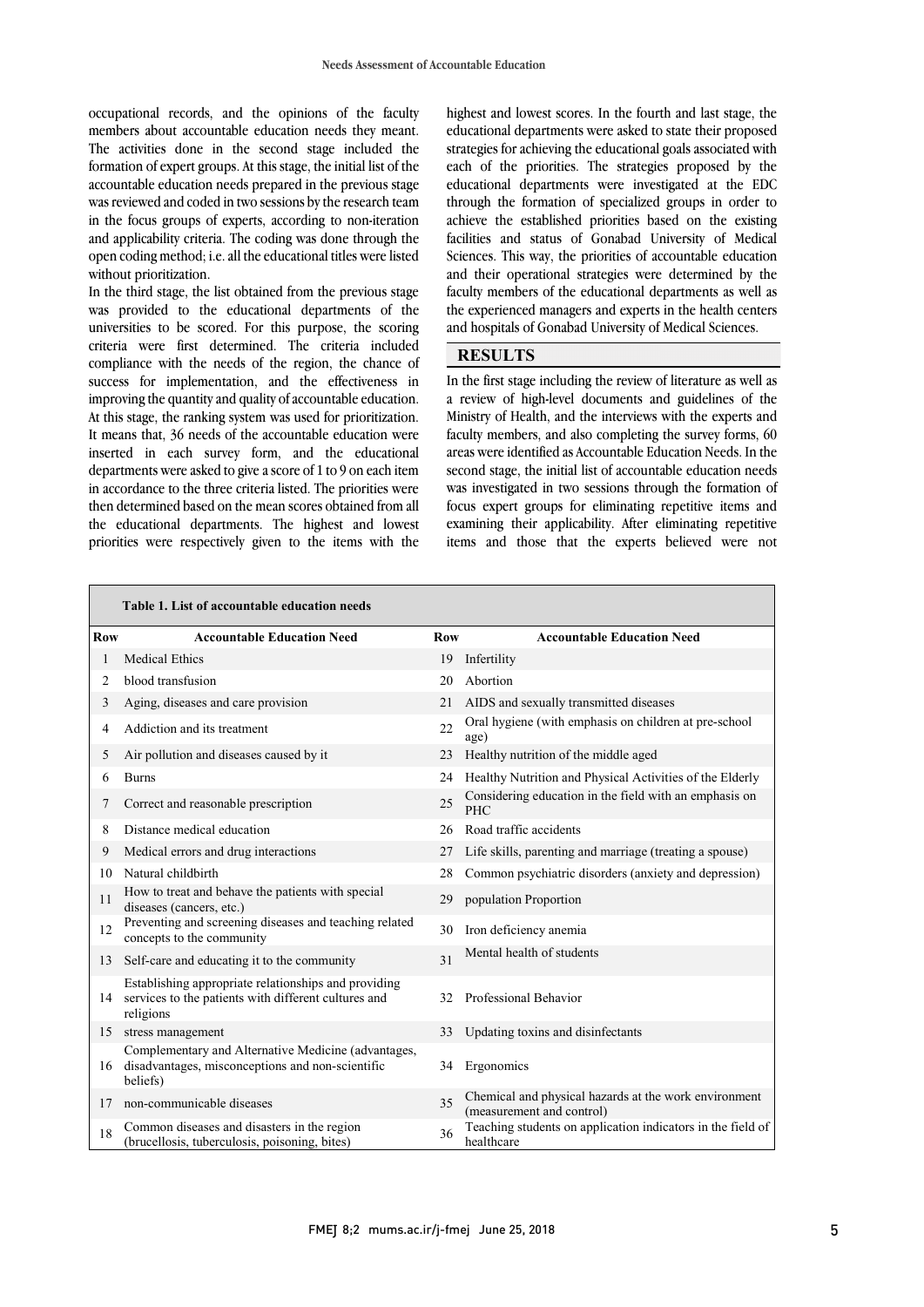appiicable, and also by integrating similar fiems, accountable<br>education needs were summarized into a shorter list of 36 applicable, and also by integrating similar items, accountable items (Table 1).

 The process of the third and fourth stages included the submission of the list of 36 accountable education needs to prioritize the items, identify appropriate strategies to meet these priorities. Then with conducting two focused group in EDC the comments and suggestions of the educational departments summarized and finally 10 priorities of accountant cute atom as wen as the appropriate strategies<br>for addressing them extracted. The results indicated that road traffic accidents accounted for the first priority with the mean score of 6.45 and the standard deviation of 2.87, and medical ethics and stress management were respectively the standard deviations of  $6.36 \pm 2.90$  and  $6.18 \pm 2.44$ . The ten priorities of accountable education as well as the proposed the managers of the educational departments to evaluate and accountable education as well as the appropriate strategies second and third priorities with the mean scores and strategies are presented in Table 2.

#### **DISCUSSION**

 In this research, a four-stage framework including the provision of an initial list of accountable education needs, evaluation of the initial list by the experts, provision of a final appropriate solutions to meet the priorities was used to identify the accountable education needs and the appropriate strategies for addressing them in Gonabad list of the needs for prioritization, and determination of University of Medical Sciences.

University of Medical Sciences.<br>Education based on community needs will improve the performance of health workforces for providing healthcare services. It may also shift the focus of medical education from patient-centered toward community-centered approaches along with designing educational programs for improving (10). Studies have shown that meeting community needs and expectations requires a revision of the goals, content, health and understanding health needs of the communities

teaching methods and planning in higher education, so that<br>they would be based on the needs of communities, and this indicates the need for fundamental and multi-aspect transformation in educational programs and promoting their processes in such a way that the needs of communities and Achieving this goal depends mainly on the exact determination of the priorities and efficient allocation of available resources (11). Therefore, needs assessment, prioritization, and identifying appropriate solutions to the to managers, planners and especially faculty members of medical universities can have a significant influence on teaching methods and planning in higher education, so that meeting those needs would be more prominent (5). needs, followed by providing national and regional priorities designing accountable curriculum (3).

 Traffic road accidents as a first priority in this study are requires the identification of its underlying dimensions including cultural, psychological, sociological, advertising, judicial, and medical issues as well as the role and position  $\epsilon$ quality of roads and streets and the quality of automobiles<br>manufactured (12) considered a social phenomenon in our country that of the police and also the technological failures such as the manufactured (12).

 Regarding the number of victims, road traffic accidents are the second cause of death in Iran, and more than one third of hospital beds in the country are devoted to road accident victims, while road traffic accidents are, on average, the eighth cause of death in the world (13).

 According to the Iranian Forensic Medicine Organization, the incidence of fatal traffic accidents in Khorasan Razavi province was 20 per 100,000 people in 2011, which muicates<br>a high rate of deaths caused by traffic accidents in this province (14). Hence, addressing the educational needs related to road traffic accidents, not only throughout Gonabad city but also at the provincial and national levels, is priorities. In this regard, the results of a study by Malek Afzali et al. on needs assessment and prioritization of the Iranian province was 28 per 100,000 people in 2011, which indicates one of the most important educational and even research

|                                | Table 2. Ten priorities of accountable education                                    |                                 |                                                                                                   |  |  |
|--------------------------------|-------------------------------------------------------------------------------------|---------------------------------|---------------------------------------------------------------------------------------------------|--|--|
| priority                       | <b>Accountable Education Need</b>                                                   | <b>Obtained</b><br><b>Score</b> | <b>Proposed Strategy</b>                                                                          |  |  |
|                                | Road traffic accidents                                                              | $6.45 \pm 2.87$                 | Holding related workshops                                                                         |  |  |
| $\mathfrak{D}$                 | Medical ethics                                                                      | $6.36 \pm 2.90$                 | Holding workshops, short-term courses at the<br>beginning of each semester, tutoring for students |  |  |
| 3                              | Stress management                                                                   | $6.18\pm2.44$                   | Holding related workshops                                                                         |  |  |
| 4                              | Natural childbirth                                                                  | $5.36 \pm 3.58$                 | Holding workshops, short-term courses                                                             |  |  |
| 5                              | Addiction and its treatment                                                         | $5.00 \pm 3.63$                 | Inclusion in lesson plans for students - Holding<br>workshops for various target groups           |  |  |
| 6                              | Medical errors and drug interactions                                                | $5.00 \pm 3.89$                 | Holding related workshops                                                                         |  |  |
| 7                              | Self-care and educating it to the community                                         | $4.91 \pm 2.94$                 | Holding related workshops                                                                         |  |  |
| 8                              | Non-communicable diseases                                                           | $4.91 \pm 3.67$                 | Holding related workshops                                                                         |  |  |
| 9                              | Preventing and screening diseases and teaching<br>related concepts to the community | $4.82 \pm 3.28$                 | Inclusion in lesson plans for students - Holding<br>workshops for various target groups           |  |  |
| 10                             | Life skills, parenting and marriage (treating a<br>spouse)                          | $4.82 \pm 3.76$                 | Inclusion in lesson plans for students - Holding<br>workshops for various target groups           |  |  |
| *mean $\pm$ standard deviation |                                                                                     |                                 |                                                                                                   |  |  |